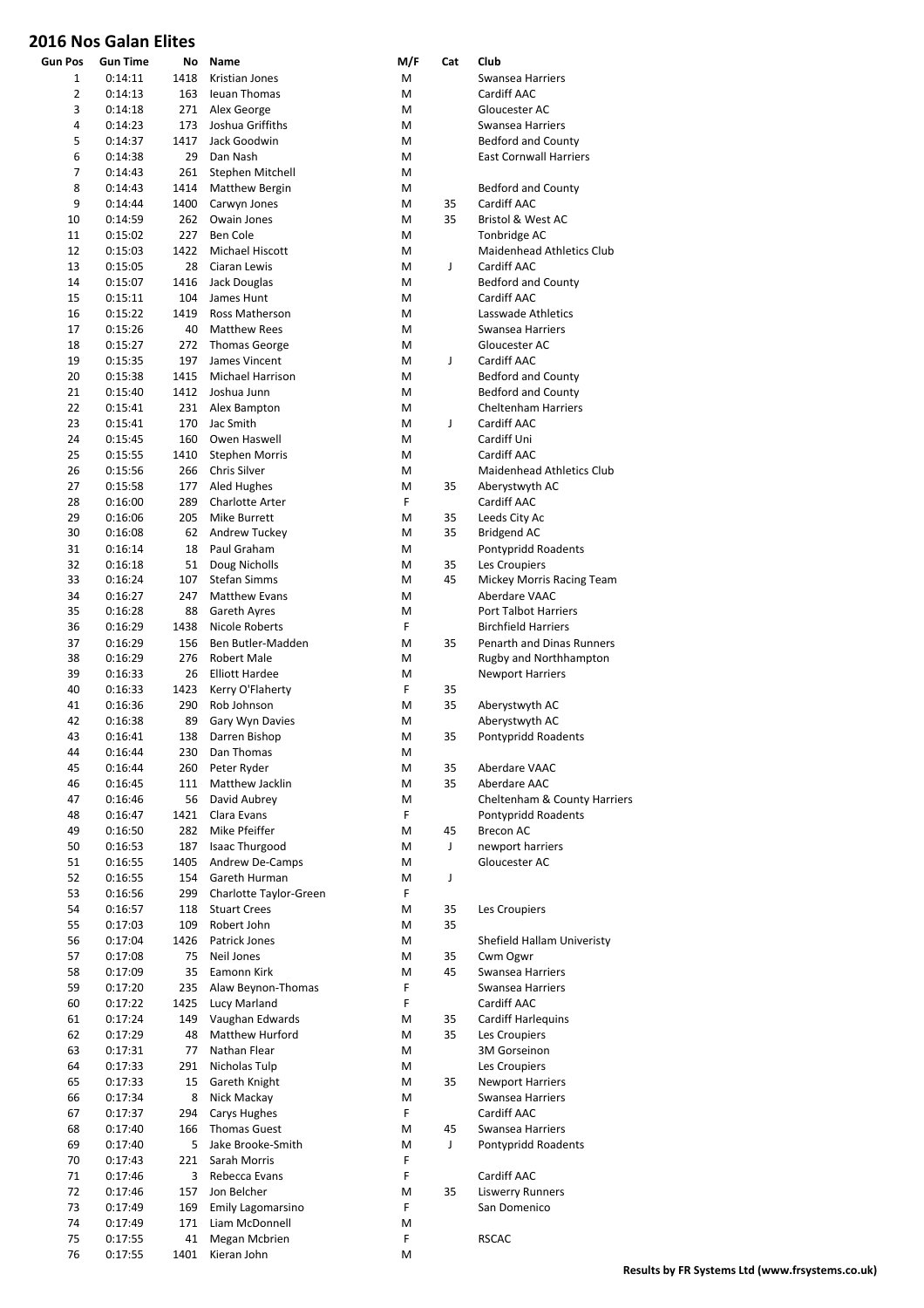## **2016 Nos Galan Elites**

| <b>Gun Pos</b> | Gun Time           | No.      | Name                                       | M/F    | Cat | Club                                                 |
|----------------|--------------------|----------|--------------------------------------------|--------|-----|------------------------------------------------------|
| 77             | 0:17:56            | 147      | <b>Adrian Lewis</b>                        | M      | 45  | Aberdare VAAC                                        |
| 78             | 0:17:57            | 53       | Richard Elgar                              | M      |     | <b>Liswerry Runners</b>                              |
| 79             | 0:18:01            | 121      | Jason Turner                               | M      | 45  | Swansea Harriers                                     |
| 80             | 0:18:01            | 208      | Richard Lloyd                              | M      | 35  | Aberdare AAC                                         |
| 81             | 0:18:03            | 36       | <b>Stephen Mathers</b>                     | M      |     | Parc Bryn Bach                                       |
| 82             | 0:18:03            | 67       | Laurence Pole                              | M      | 35  | Pontypridd Roadents                                  |
| 83             | 0:18:09            | 13       | Ceri Tapper                                | M      | 45  |                                                      |
| 84             | 0:18:13            | 194      | Owen Locke                                 | M      | J   | <b>Newport Harriers</b>                              |
| 85             | 0:18:13            | 288      | Tom Chapman                                | M      | 35  | Pencoed Tri                                          |
| 86             | 0:18:17            | 106      | Naomi Reid                                 | F      | J   | Cardiff AAC                                          |
| 87             | 0:18:18            | 165      | Gabrielius Stuokus                         | M      |     | Les Croupiers                                        |
| 88             | 0:18:23            | 21       | Gethin Powell                              | M      |     | <b>White Rock Runners</b>                            |
| 89             | 0:18:26            | 295      | Gavin Patterson                            | M      |     | Parc Bryn Bach                                       |
| 90<br>91       | 0:18:28<br>0:18:29 | 37<br>50 | <b>Philip Williams</b><br>David Richardson | M<br>M | 35  | Pontypridd Roadents<br>Pont-Y-Pwl & District Runners |
| 92             |                    | 284      | Simon Dill                                 | M      |     | Swansea Harriers                                     |
| 93             | 0:18:33<br>0:18:35 | 248      | Dale Williams                              | M      | 35  | Brecon AC                                            |
| 94             | 0:18:35            | 172      | Steven Smith                               | M      | 45  | Cardiff AAC                                          |
| 95             | 0:18:38            | 259      | Sam Moore                                  | M      |     | <b>Cornelly Striders</b>                             |
| 96             | 0:18:39            | 190      | Lee Watts                                  | M      | 35  |                                                      |
| 97             | 0:18:41            | 202      | Owain Strange                              | M      |     |                                                      |
| 98             | 0:18:46            | 125      | Chris Lloyd                                | M      |     | Run4All Neath                                        |
| 99             | 0:18:46            | 186      | Lee Williams                               | M      |     |                                                      |
| 100            | 0:18:49            | 146      | Martin Cole                                | M      | 45  | Run4All Neath                                        |
| 101            | 0:18:50            | 179      | Anthony Bannon                             | M      |     | San Domenico                                         |
| 102            | 0:18:50            | 47       | <b>Ricci Watts</b>                         | M      |     | Pont-Y-Pwl & District Runners                        |
| 103            | 0:18:51            | 274      | Philip Boorman                             | M      | 45  | <b>Liswerry Runners</b>                              |
| 104            | 0:18:53            | 12       | <b>Bethan Evans</b>                        | F      | J   | Cardiff AAC                                          |
| 105            | 0:18:54            | 1427     | Jemima Osborn                              | F      |     | Swansea Harriers                                     |
| 106            | 0:18:54            | 193      | John Seaward                               | M      |     | San Domenico                                         |
| 107            | 0:18:58            | 234      | Liam Osborne                               | M      |     | Pontypridd Roadents                                  |
| 108            | 0:19:01            | 204      | Darryl Cook                                | M      | 35  | Parc Bryn Bach                                       |
| 109            | 0:19:02            | 142      | James Bruce                                | M      | 35  |                                                      |
| 110            | 0:19:03            | 174      | Sharon Leech                               | F      | 45  | <b>Carmarthen Harriers</b>                           |
| 111            | 0:19:04            | 74       | <b>Geraint Williams</b>                    | M      |     |                                                      |
| 112            | 0:19:06            | 224      | Hannah Bateson                             | F      |     | Lancaster and Morcombe                               |
| 113            | 0:19:13            | 158      | Stephen Carter                             | M      | 45  | Parc Bryn Bach                                       |
| 114            | 0:19:18            | 1404     | <b>Brian Paynter</b>                       | M      | 45  | Les Croupiers                                        |
| 115            | 0:19:18            | 129      | Kevin Fosbury                              | M      |     |                                                      |
| 116            | 0:19:18            | 246      | Lee Stuart                                 | M      | 55  |                                                      |
| 117            | 0:19:20            | 91       | Steve Payne                                | M      | 35  | <b>Caerphilly Runners</b>                            |
| 118            | 0:19:23            | 54       | <b>Andrew Dickens</b>                      | M      | 45  | Pont-Y-Pwl & District Runners                        |
| 119            | 0:19:24            | 93       | Jonathon Astley                            | M      |     | Parc Bryn Bach                                       |
| 120            | 0:19:25            | 293      | Helen Sharpe                               | F      | 35  | Bristol & West AC                                    |
| 121            | 0:19:27            | 229      | Alastair Gardner                           | М      |     | Northampton and Rugby                                |
| 122            | 0:19:28            | 1402     | Christopher Gay                            | M      | 35  | Ebbw Vale RC                                         |
| 123            | 0:19:35            | 80       | Steven Hooper                              | M      | 45  | Pontypridd Roadents                                  |
| 124            | 0:19:37            | 219      | Gafin Griffiths                            | M      | 35  | Les Croupiers                                        |
| 125            | 0:19:39            | 98       | Jeff Thomas                                | M      | 45  | <b>Bridgend AC</b>                                   |
| 126            | 0:19:40            | 191      | Paul Donovan                               | M      | 45  | Pont-Y-Pwl & District Runners                        |
| 127            | 0:19:42            | 85       | Gary Webber                                | M      | 45  | Rhondda Valley Runners                               |
| 128            | 0:19:42            | 267      | Kerry Galey                                | M      | 45  |                                                      |
| 129            | 0:19:43            | 213      | Robert Evans                               | M      | 45  | Ebbw Vale RC                                         |
| 130            | 0:19:44            | 251      | <b>Bleddyn Jones</b>                       | M      | 35  | <b>BRAT</b>                                          |
| 131            | 0:19:48            | 167      | David Matthews                             | M      | 35  |                                                      |
| 132            | 0:19:49            | 292      | Daryl Beggs                                | M      | 35  | Bristol & West AC                                    |
| 133            | 0:19:49            | 268      | Dan Lloyd                                  | М      | 35  | <b>CDF Runners</b>                                   |
| 134            | 0:19:50            | 183      | Tom Martin                                 | M      |     | <b>CDF Runners</b>                                   |
| 135            | 0:19:52            | 283      | Andrew Pask                                | M      | 35  | Grantham running Club                                |
| 136            | 0:19:53            | 6        | <b>Helen-Marie Davies</b>                  | F      | 35  | Swansea Harriers                                     |
| 137            | 0:19:55            | 207      | Paul Hill                                  | M      | 45  | Pegasus RC                                           |
| 138            | 0:19:57            | 244      | Niel Harris                                | M      | 35  | Cwm Ogwr                                             |
| 139            | 0:19:59            | 152      | <b>Richard Rees</b>                        | M      | 35  | Orrange Army                                         |
| 140            | 0:19:59            | 143      | Claire Bruce                               | F      | 35  |                                                      |
| 141            | 0:19:59            | 59       | Kristie O'Connell                          | F      |     | Pontypridd Roadents                                  |
| 142            | 0:20:00            | 217      | Gavin Crimmings                            | M      | 35  |                                                      |
| 143            | 0:20:01            | 254      | Mark Kallenberg                            | М      | 55  | Cardigan Running Club                                |
| 144            | 0:20:02            | 108      | Geoff Partridge                            | M      | 45  | Bristol & West AC                                    |
| 145            | 0:20:09            | 279      | <b>Billy Daniels</b>                       | М      | 55  |                                                      |
| 146            | 0:20:13            | 214      | Gavin Chappelle                            | M      | 35  | <b>CDF Runners</b>                                   |
| 147            | 0:20:13            | 96       | Andrew Jones                               | M      | 45  | Parc Bryn Bach                                       |
| 148            | 0:20:15            | 155      | Matthew Mulcahy                            | Μ      | 35  | Caerleon RC                                          |
| 149            | 0:20:16            | 49       | Holli Jehu                                 | F      | J   | Aberdare VAAC                                        |
| 150            | 0:20:17            | 124      | Peter Llewellyn                            | M      | 35  |                                                      |
| 151            | 0:20:17            | 92       | Tom McCarthy                               | М      | 45  |                                                      |
| 152            | 0:20:20            | 1420     | Gareth Morgan                              | M      |     |                                                      |